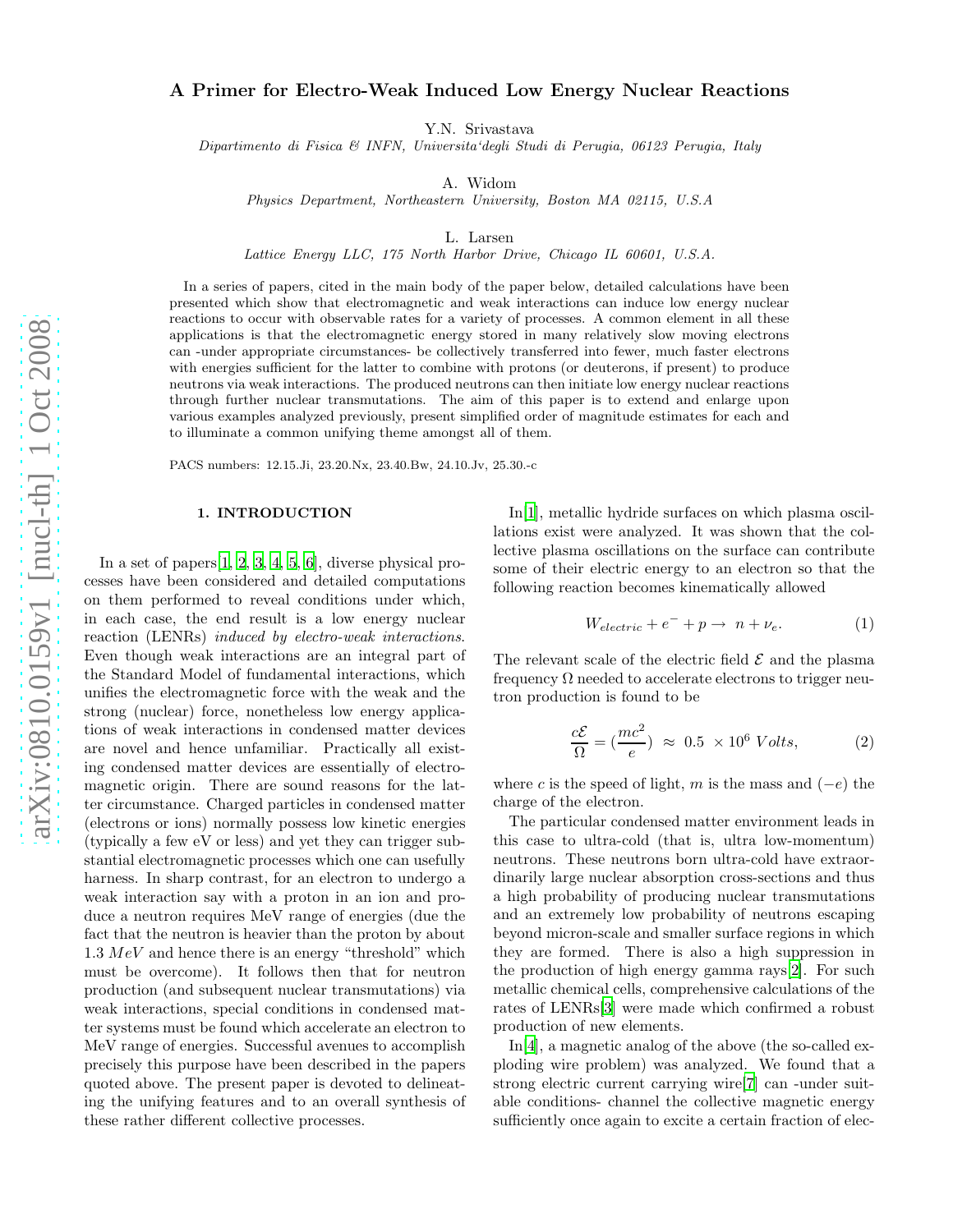trons to undergo the weak interaction process

$$
W_{magnetic} + e^- + p \to n + \nu_e. \tag{3}
$$

The scale of current required here was shown to be of the order of the Alfvén current  $I_o$ 

<span id="page-1-0"></span>
$$
I_o = \left(\frac{mc^2}{e}\right)\left(\frac{4\pi}{R_{vac}}\right) \approx 17 \; KiloAmperes \qquad (4)
$$

Observation of copious neutrons in exploding wire experiments is by now legion [\[8](#page-7-7), [9,](#page-7-8) [10](#page-7-9), [11](#page-7-10), [12,](#page-7-11) [13\]](#page-7-12). Experimentally, neutron production has also been confirmed for lightning[\[14\]](#page-7-13), the big exploding wire in the sky, where typical currents are about 30 KiloAmperes and higher.

Quite recently[\[5\]](#page-7-4), another application of the magnetic mode inducing LENR has been made to unravel the mystery surrounding observed particle production and nuclear transmutations in the Solar corona and in Solar flares[\[15,](#page-7-14) [16,](#page-7-15) [17,](#page-7-16) [18,](#page-7-17) [19,](#page-7-18) [20,](#page-7-19) [21,](#page-7-20) [22,](#page-7-21) [23\]](#page-7-22). Spectacular pictures of flux tubes are now available[\[24](#page-7-23)] showing giant magnetic flux tubes exiting out of one sunspot and entering into another. We show theoretically[\[5](#page-7-4)] how these can lead to steady LENR. In fierce solar flares, we find that as a flux tube disintegrates it generates electric fields strong enough to accelerate electrons and protons toward each other with a center of mass energy of  $300 \text{ GeV}$ , equivalent to the highest energy electron-proton colliding beam (HERA) built on Earth. For a strong solar flare which occurred on July 14, 2000, we computed the flux of muons which reach our Earth. Our theoretical flux agrees quite nicely with the experimental data by the L3+C Collaboration at LEP through their observation of high energy muons produced in coincidence with this huge flare[\[23](#page-7-22)].

In the present paper, we shall try to provide a unified picture of electro-weak (EW) induced LENRs bringing out the essential physics and omitting many technical details all of which can be found in our earlier papers. Order of magnitude estimates of relevant parameters for different physical processes utilizing the electric and/or the magnetic modes shall be presented to stress the feasibility of LENRs. The paper is organized as follows. In sec.2, general considerations revealing the basic idea behind EW induction of LENR is given. In sec.3, the case of metallic hydride cells where electric charge fluctuations play a major role is discussed along with estimates of expected rates of nuclear transmutations. Estimates of the mean free path for the ultra low momentum neutrons and MeV range gamma rays are shown to be so short as to confine them to the material, i.e. they get absorbed on the surface. In sec.4, we consider strong electric currents flowing through thin wires to show how the collective magnetic mode energy generates a huge chemical potential in the MeV range sufficient to induce LENRs. In sec.5, applying the mechanism presented in sec.4 we show how a giant transformer -or a betatron- is generated for the solar corona leading to LENRs and, for solar

flares the production of extremely high energy particles exposing the rich structure of the Standard Model. Sec.6 closes the paper with a summary of our results along with some concluding remarks and future outlook.

# 2. GENESIS OF EW INDUCED LENR

A free neutron can and does decay via weak interaction into a proton, an electron and an  $\bar{\nu}_e$ 

$$
n \to p + e^- + \bar{\nu}_e,\tag{5}
$$

since the Q-value for this reaction,  $Q = (M_n - M_p$  $m)c^2 \approx 0.78 \; MeV$  is positive. On the other hand, the production of a neutron through the inverse reaction  $e^- + p \rightarrow n + \nu_e$  for electrons and protons of very low kinetic energy (generally to be found in condensed matter systems) is kinematically forbidden unless the energy of the incident (ep) system can be augmented by this Qvalue. Hence, to induce LENR through weak interaction such as

$$
W + e^- + p \to n + \nu_e, \tag{6}
$$

to be kinematically allowed, we require an energy  $W \geq$ 0.78 MeV to be fed in to the  $(e^-p)$  -system originally with negligible kinetic energy. Thus our first task is to find a mechanism within a condensed matter system which can supply MeV scale energies to accelerate an electron to overcome the threshold barrier. Since electrons are accelerated by an electric field through the equation  $\dot{p} = (-e)\mathbf{E}$ , let us assume that on a metal surface a sinusoidal electric field exists:  $\mathbf{E} = \mathbf{E}_o cos(\Omega t)$  of frequency  $\Omega$ . The average change in the momentum  $(\Delta p)$ is then easily obtained through  $(\Delta p)^2 = (e^2 \bar{E}^2/\Omega^2)$ . The average (squared) total energy  $K^2$  for an electron of rest mass  $m$  with an original small momentum  $\bf{p}$  is given by

<span id="page-1-1"></span>
$$
\overline{K}^2 = (mc^2)^2 + (c\mathbf{p})^2 + \frac{e^2c^2\overline{E}^2}{\Omega^2} = (c\mathbf{p})^2 + (mc^2)^2[1 + \frac{\overline{E}^2}{\mathcal{E}^2}],
$$
\n(7)

where the relevant scale of the required electric field for neutron production is set by  $\mathcal{E} = (mc/\hbar)(\hbar\Omega/e)[25]$  $\mathcal{E} = (mc/\hbar)(\hbar\Omega/e)[25]$ . For metallic hydride surfaces upon which plasma oscillations exist, typical values for the surface plasmon polariton frequencies are in the range  $(\hbar\Omega/e) \approx (5-6) \times 10^{-2}$ Volts, thereby requiring  $\mathcal{E} \approx 2 \times 10^{11} Volts/meter$ . To put it in perspective, let us recall that typical atomic electric fields are of this order of magnitude. For consider, the electric field when located a Bohr radius ( $a \approx$ 0.5 Angstrom) away from an isolated proton. It is given by:  $\mathcal{E}(a) = (e/a^2) \approx 5 \times 10^{11} \text{Volts/meter.}$  Coherent proton oscillations on a metallic hydride mono layer will be shown in the next section to produce electric fields and plasma frequencies of the order of magnitudes needed for neutron production. There we shall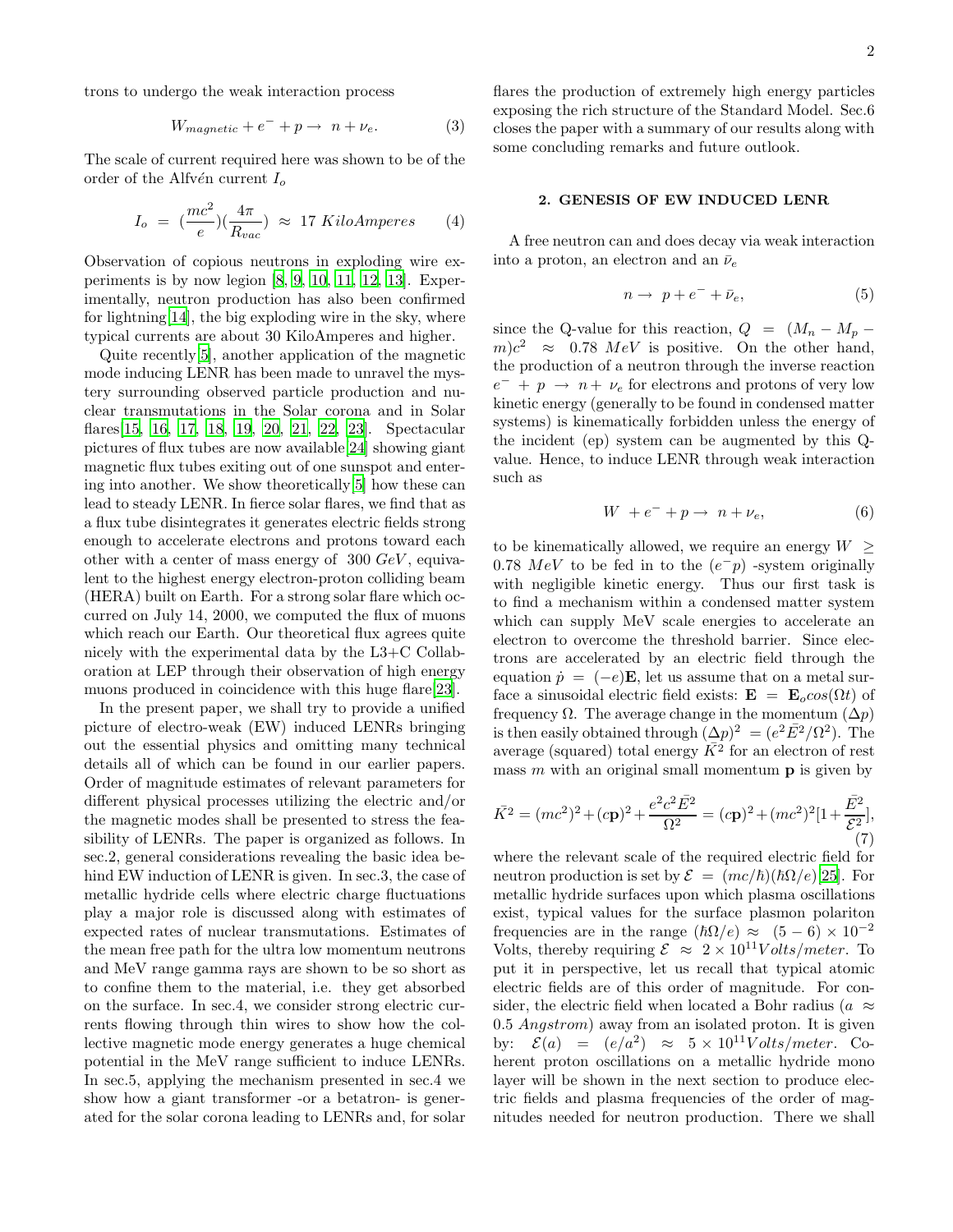show that neutrons are born with very small momentum (ultra cold) because their production is collective through a large number of protons coherently oscillating over a macroscopic region of the mono layer surface. Since the nuclear absorption cross-section of ultra low momentum neutrons is extremely large, it has two desirous effects:(i) the nuclear transmutation probability is large which makes the rates substantial and (ii) the mean free path for a neutron to escape outside the metal surface is reduced to atomic distances. Hence no free neutrons for this process. There is in addition a photon shield created by mass-renormalized electrons which inhibits MeV range gamma rays to escapeing the surface region. We shall review it in the next section.

Let us now turn to the magnetic mode of exciting "electron capture by proton" in a strong current carrying wire in the steady state. For a wire of length  $\Lambda$  carrying a steady current  $I$  with  $N$  flowing electrons, the collective kinetic energy due to the motion of all the electrons is most simply described through the inductive energy formula

$$
W = (1/2c^2)LI^2,
$$
\n(8)

where  $L = \eta \Lambda$ , is the inductance and  $\eta$  (of order unity) is the inductance per unit length. If an electron is removed (by any means, such as when an electron is destroyed in a weak interaction), the change in the current is

$$
\delta I = -e(\frac{v}{\Lambda}),\tag{9}
$$

where  $v$  is the mean velocity of the electrons in the current. The chemical potential is then given by

$$
\mu = -\frac{\partial W}{\partial N} = -\left(\frac{L}{c^2}\right)I[I(N) - I(N-1)] = \frac{e\eta Iv}{c^2}.
$$
 (10)

We may write it in a more useful (system of unit independent) form using the Alfvén current  $I_o$  $17KiloAmperes$ , which has been defined in Eq.[\(4\)](#page-1-0).

<span id="page-2-0"></span>
$$
\mu = (mc^2)\eta(\frac{I}{I_o})(\frac{v}{c}).
$$
\n(11)

Thus, we see that even with a moderate  $(v/c) \approx 0.1$ , if currents are much larger than the Alfvén value, the chemical potential can be of the order of MeV's or higher. This is an example of how the collective magnetic kinetic energy can be distributed to accelerate a smaller number of particles with sufficient energy to produce neutrons. Further discussions about the exploding wires are postponed until sec.4.

Let us now consider the solar corona for which the magnetic flux geometry is different from that of a wire. In a wire, the magnetic field loops surround the flowing current. In the corona, there are oppositely directed currents of electrons and protons which loop around the walls of magnetic flux tubes. In a steady state magnetic flux tube which enters the solar corona out of one sun spot and returns into another sun spot without exploding, there is a substantial amount of stored magnetic energy. For a small change  $\delta I$ , in the current going around the vortex circumference, the change in the magnetic energy  $\delta \mathcal{E}_{mag}$ is given by

$$
\delta \mathcal{E}_{mag} = \left(\frac{1}{c}\right) \delta \Phi I. \tag{12}
$$

If the length L denotes the vortex circumference, then -as described previously- for the destruction of an electron in the weak interaction, the change in the current corresponds to

$$
\delta I = -e(\frac{v}{L}),\tag{13}
$$

where  $v$  denotes the relative tangential velocity between the electron and the proton. Setting  $\Phi = B\Delta S$  and  $\delta \mathcal{E}_{mag} = -W_{mag}$ , we obtain

$$
W_{mag} = (eB)(\frac{\Delta S}{L})(\frac{v}{c}).
$$
\n(14)

For a cylindrical flux tube,

$$
\left(\frac{\Delta S}{L}\right) = \frac{\pi R^2}{2\pi R} = \frac{R}{2}.\tag{15}
$$

For numerical estimates for the sun, it is useful to rewrite the above as

$$
W_{mag} \approx (15 \ GeV)(\frac{B}{Kilogauss})(\frac{R}{Kilometers})(\frac{v}{c}).
$$
\n(16)

For an estimate, consider some typical values

$$
R \approx 10^2 \text{Kilometers}
$$
  
\n
$$
B \approx 1 \text{Kilogauss}
$$
  
\n
$$
\frac{v}{c} \approx 10^{-2}
$$
  
\n
$$
W_{mag} \approx 15 \text{ GeV.}
$$
 (17)

Thus, even when the flux tube does not explode, appreciable neutron production is to be expected. It should be noted that neutrons produced via weak interactions in the higher-energy regime dominated by collective magnetic effects do not necessarily have ultra lowmomentum.

On the other hand, for a spectacular solar fare which lasts for a time  $\Delta t$ , the loss of magnetic flux tube would yield a mean Faraday law acceleration voltage  $\bar{V}$  around the walls given by

$$
\bar{V} = \frac{\Delta \Phi}{c \Delta t}.
$$
\n(18)

Inserting as before  $\Delta \Phi = B \Delta S$ , where B denotes the mean magnetic field before the explosion and  $\Delta S$  the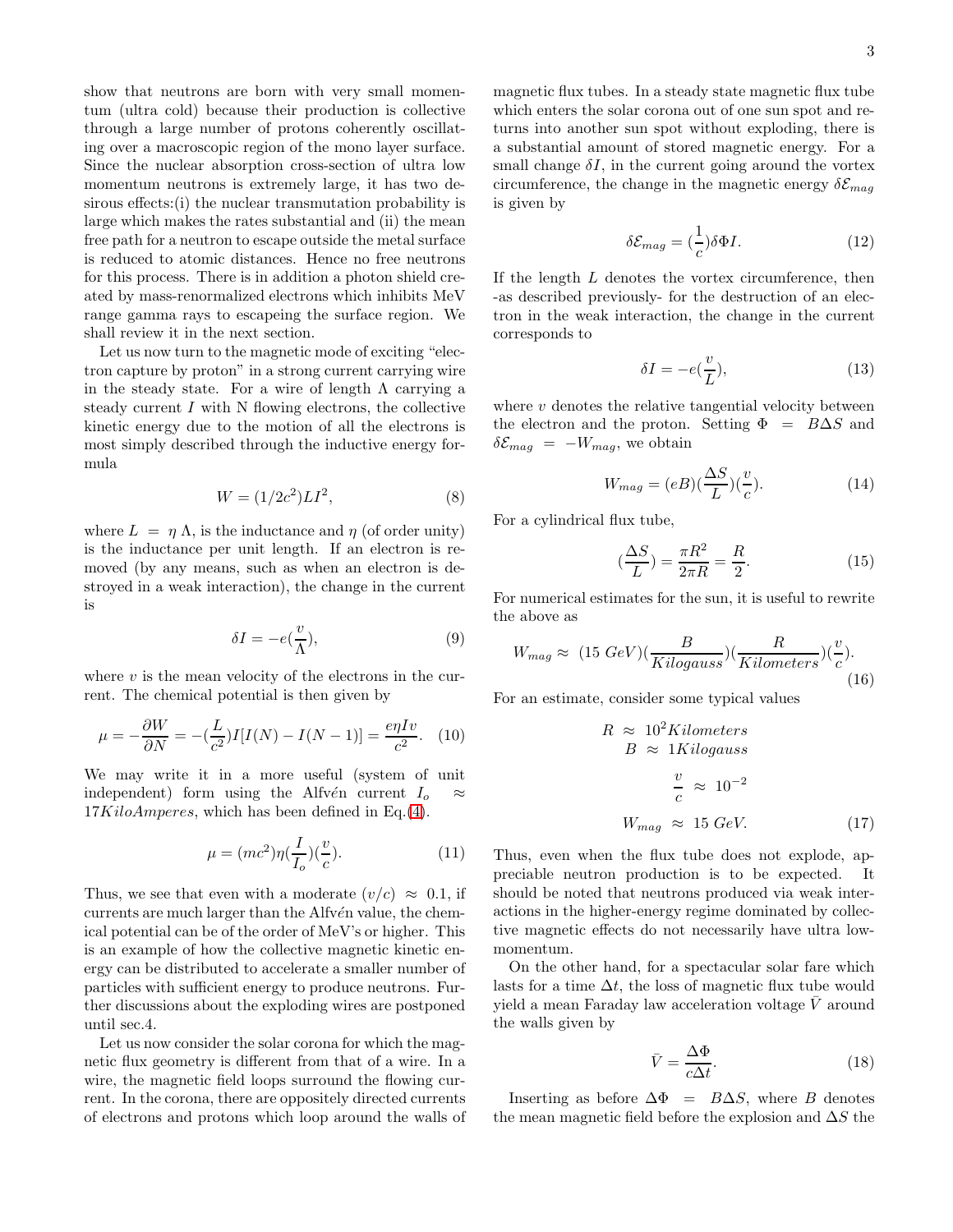inner cross-sectional area of the flux tube, we have for the mean acceleration energy

$$
e\bar{V} = (eB)\frac{\Delta S}{\Lambda}, where \Lambda = c\Delta t \qquad (19)
$$

For a cylindrical geometry, we may again rewrite it in a useful form

$$
e\bar{V} \approx (30 \ GeV)(\frac{B}{Kilogauss})(\frac{\pi R^2}{\Lambda - Kilometers}). (20)
$$

For a coronal mass ejecting coil exploding in a time  $\Delta t \approx$ 10<sup>2</sup> seconds, we may estimate

<span id="page-3-1"></span>
$$
R \approx 10^4
$$
Kilometers  
\n
$$
B \approx 1
$$
Kilogauss  
\n
$$
\Lambda \approx 3 \times 10^7
$$
Kilometers  
\n
$$
e\bar{V} \approx 300
$$
 GeV. (21)

Physically, it corresponds to a colliding beam of electrons and protons with a center of mass energy of 300  $GeV$ . More on these matters in sec.5.

Having discussed the mechanisms and making ourselves familiar with the magnitudes of the parameters involved in both the collectice electric and magnetic modes of exciting neutron production, we shall devote the next three sections to a more detailed description of how it is realized in the three different physical cases: metallic hydride cells, exploding wires and the solar corona.

#### 3. METALLIC HYDRIDE CELLS

While our discussion would hold for any metallic hydride, we shall concentrate here on palladium hydrides which are particularly suited for our purpose since on such a loaded hydride there will be a full proton layer on the hydride surface. On this surface there will then exist coherent proton oscillations. That is, all the protons will be undergoing a collective oscillation known as the surface plasmon mode. Let us determine the size of this plasma frequency  $\Omega$  and estimate the mean electric field  $\vec{E} = \sqrt{\vec{E}^2}$  generated on the surface.

Suppose a proton of mass  $M_p$  is embedded in a sphere with a mean electronic charge density  $\rho_e = (-e)n$ . If the proton suffers a small displacement u, then an electric field will be created

$$
e\mathbf{E} = -\left(\frac{4\pi e^2 n}{3}\mathbf{u}\right) = -M_p \Omega^2 \mathbf{u},\qquad(22)
$$

to satisfy Gauss' law  $div\mathbf{E} = 4\pi \rho_e$ . This electric field will try to push back the proton to the center of the sphere. The equation of motion of the proton  $M_p\ddot{\mathbf{u}} =$  $e\mathbf{E}$  =  $-\Omega^2 M_p \mathbf{u}$  yields the oscillation. This equation also furnishes the relationship between the mean electric field and the mean proton displacement

$$
e^{2}\bar{\mathbf{E}}^{2} = \left(\frac{4\pi e^{2}n}{3}\right)^{2}\bar{\mathbf{u}}^{2}.
$$
 (23)

We may estimate the strength of the mean electric field by taking the mean electron number density at the position of the proton

$$
n \approx |\psi(0)|^2 = \frac{1}{\pi a^3}.
$$
 (24)

Defining the atomic electric field at a distance a away as

$$
\mathcal{E}_a = \frac{e}{a^2} \approx 5.1 \times 10^{11} Volts/meter,
$$
 (25)

we obtain

<span id="page-3-0"></span>
$$
\overline{\mathbf{E}}^2 = \mathcal{E}_a^2(\frac{16}{9})\left(\frac{\overline{\mathbf{u}}^2}{a^2}\right) \tag{26}
$$

Neutron scattering experiments on palladium hydride clearly indicate a sharply defined oscillation peak for  $(\hbar\Omega/e) \approx 60$  millivolts, as quoted in sec. 2. Such a collective proton motion at an infra-red frequency will resonate with electronic surface plasmon oscillations leading to the local breakdown of the Born-Oppenheimer approximation[\[26\]](#page-7-25). They will also lead to large collective proton oscillation amplitudes. This explains the large mean proton displacement  $\bar{u} \approx 2.2$  Angstroms estimated from the neutron scattering experiments and a mean electric field estimate through Eq[\(26\)](#page-3-0)

$$
\bar{E} \approx 28.8 \times 10^{11} Volts/meter \qquad (27)
$$

which is over 10 times larger than  $\mathcal E$  thus proving that the plasma oscillations on metallic hydride surfaces do provide internal local electric fields more than sufficient to accelerate the surface plasmon polariton electrons in overcoming the threshold barrier.

Our description about the acceleration of an electron due to charge oscillations on the surface can be recast in a manifestly Lorentz and gauge covariant form to imply that the free electron mass  $m$  has been "dressed up" or renormalized to a higher value  $\tilde{m} = \beta m$  for the surface electrons (vedi Eq.[\(7\)](#page-1-1)). Once  $\beta \ge \beta_o \approx 2.53$ , neutron production through weak interaction is kinematically allowed.

For these heavy surface plasmon polariton electrons  $\tilde{e}^-$  with more than sufficient mass to enable the weak interaction  $\tilde{e}^-$  + p  $\rightarrow$  n +  $\nu_e$  to proceed, we turn to a rough order of magnitude estimate of this reaction rate. For this purpose, we may employ (i) the usual Fermi point-like left-handed interaction with coupling constant  $G_F[27]$  $G_F[27]$  $G_F[27]$ , (ii) a heavy electron mass  $\tilde{m} = \beta m$  and, (iii) the small neutron-proton mass difference  $\Delta = (M_n - M_p) \approx$ 1.3  $MeV/c^2$ . To make an order of magnitude estimate of the rate of this reaction, we observe that this rate which (in lowest order of perturbation theory) is proportional to  $G_F^2$  must on dimensional grounds scale with the fifth power of the electron mass. Hence a rough dimensional analysis estimate would give

$$
\Gamma(\tilde{e}^-p \to n\nu_e) \approx \left(\frac{G_F m^2 c}{\hbar^3}\right)^2 \left(\frac{mc^2}{\hbar}\right) \left(\frac{\tilde{m} - \Delta}{\Delta}\right)^2 \tag{28}
$$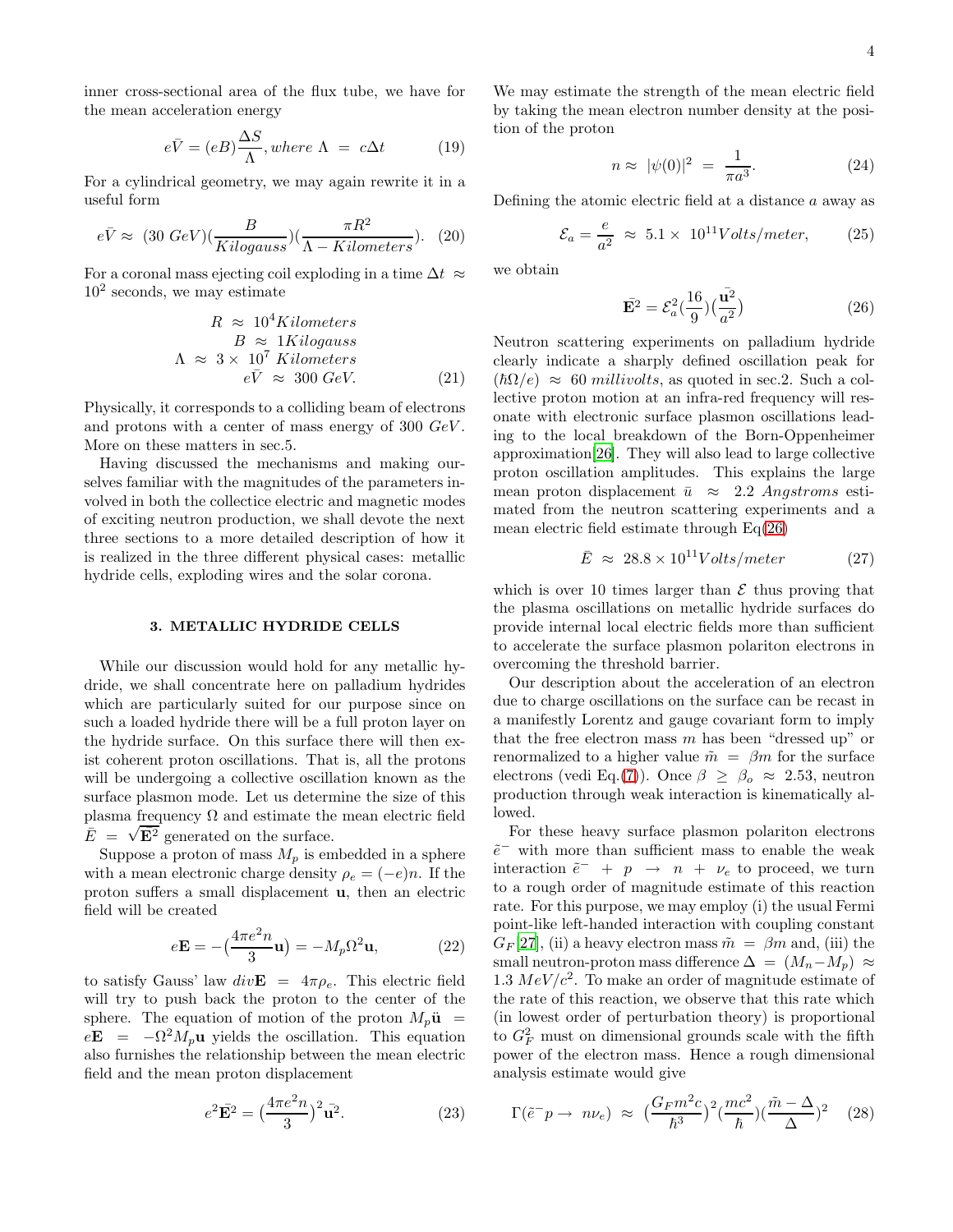Numerically, this would imply a rate

$$
\Gamma(\tilde{e}^- p \to n\nu_e) \approx 7 \times 10^{-3} \left(\frac{\tilde{m} - \Delta}{\Delta}\right)^2 \text{ Hertz}, \quad (29)
$$

which in turn implies

$$
\Gamma(\tilde{e}^-p \to n\nu_e) \approx 1.2 \times 10^{-3} \ (\beta - \beta_o)^2 \ Hertz. \tag{30}
$$

If we assume a surface density of  $10^{16}/cm^2$  (heavy electron- proton) pairs, we arrive at the following estimate for the rate of weak neutron production on a hydride surface

$$
\tilde{w}(\tilde{e}^-p \to n\nu_e) \approx (1.2 \times 10^{13} / cm^2/second) (\beta - \beta_o)^2,
$$
\n(31)

which is substantial indeed.

The neutrons so produced will be of ultra low momentum since their production is through the collectively oscillating protons acting in tandem from a patch on the surface. The wavelength of the neutrons may be estimated to be about  $\lambda \approx 10^{-3}$  cm. Such long wavelength neutrons will get absorbed with an extremely high probability by the nuclei on the surface since the neutron absorption cross-section would be very large. This can be seen by computing the total neutron cross-section through the optical theorem which relates it to the forward elastic  $(n - Nucleus)$  amplitude

$$
\sigma_T(n + Nucleus \rightarrow anything) = (\frac{4\pi}{k})\Im mf(k, \mathbf{0}).
$$
\n(32)

Let  $f(k, 0) = a + ib$ , with  $b \approx 1$  fermi. Then, we obtain

$$
\sigma_T(n + Nucleus \rightarrow anything) = 2\lambda b \approx 2 \times 10^8 \text{ barns},
$$
\n(33)

a very large value. This not only shows a hefty rate for the production of nuclear transmutations through a rapid absorption of neutrons but it also shows that the mean free path of a neutron  $\Lambda$  is of the order of a few atomic distances. In fact, given the density of neutron absorbers  $n_{abs} \approx 10^{22}/cm^3$ , we may estimate

$$
\Lambda^{-1} = n_{abs}\sigma_T; \ \Lambda \ \approx \ 50 \ Angstroms \tag{34}
$$

Hence, practically all produced neutrons will get absorbed with essentially a zero probability of finding a free neutron.

The observed electromagnetic radiation from the surface heavy electrons will be confined essentially to low energy photons reaching up to soft X-rays with practically no MeV range photons being radiated since the mean free path of any produced gamma rays in the few MeV range would be very short, about a few Angstroms.

To recapitulate: The surface charge oscillation plasmons provide enough collective energy for the production of heavy mass electrons which in turn lead to the production of low momentum neutrons. Such neutrons get readily absorbed and their production dynamics produces

their own neutron and built-in gamma ray "shields". The observable end products would just be the nuclear transmutations triggered by the absorbed neutrons. A plethora of nuclear reactions are thereby possible. One such complete nuclear chain cycle with a high Q-value is as follows. Let us assume that the surface is coated with Lithium. Successive absorption of neutrons by Lithium will produce  ${}^{4}_{2}He$ :

<span id="page-4-1"></span>
$$
\begin{array}{rcl}\n & \frac{6}{3}Li + n \rightarrow \frac{7}{3}Li \\
& \frac{7}{3}Li + n \rightarrow \frac{8}{3}Li \\
& \frac{8}{3}Li \rightarrow \frac{8}{4}Be + e^- + \bar{\nu}_e \\
& \frac{8}{4}Be \rightarrow \frac{4}{2}He + \frac{4}{2}He.\n\end{array}
$$
\n
$$
(35)
$$

The heat produced through the above reaction is quite high:  $Q_{3}^{6}Li + 2n \rightarrow 2\frac{4}{2}He + e^{-} + \bar{\nu}_{e} \approx 26.9 \text{ MeV}.$ 

On the other hand,  $\frac{4}{2}He$  can successively absorb neutrons and, through the formation of intermediate halo nuclei, reproduce Lithium

<span id="page-4-0"></span>
$$
{}_{2}^{4}He + n \rightarrow {}_{2}^{5}He
$$
  
\n
$$
{}_{2}^{5}He + n \rightarrow {}_{2}^{6}He
$$
  
\n
$$
{}_{2}^{6}He \rightarrow {}_{3}^{6}Li + e^{-} + \bar{\nu}_{e}.
$$
  
\n(36)

The heat from the reaction in Eq.[\(36\)](#page-4-0) is  $Q_{2}^{4}He + 2n \rightarrow$  ${}^{6}_{3}Li$  +  $e^{-}$  +  $\bar{\nu}_{e}$ ]  $\approx$  2.95 MeV. The complete nuclear cycle as described in Eqs.[\(35\)](#page-4-1) and [\(36\)](#page-4-0) taken together would release a substantial total heat through nuclear transmutations. Other Lithium initiated processes would produce both  ${}^4He$  and  ${}^3He$ .

## 4. EXPLODING WIRES

In sec.2, we have outlined our explanation of nuclear transmutations and fast neutrons which have been observed to emerge when large electrical current pulses passing through wire filaments are induced to explode. If a strong current pulse, large on the scale of  $I_0$ , defined in Eq.[\(4\)](#page-1-0), passes through a thin wire filament, then the magnetic field which loops around the current, exerts a very large Maxwell pressure on surface area elements, compressing, twisting and pushing into the wire. When the magnetic Maxwell pressure grows beyond the tensile strength of the wire material at the hot filament temperature, the wire first expands, then begins to melt and finally disintegrates. There now exist slow-motion pictures which verify that indeed the wire expands, melts and disintegrates. All of this is readily understood. If the heating rate is sufficiently fast, then the hot wire may emit thermal radiation at a very high noise temperature. The thermal radiation from exploding Tungsten filaments exhibits X-ray frequencies indicating very high electron kinetic energies within the filament. Due to the electron kinetic pressure, the wire diameter starts to increase yielding a filament dense gas phase but still with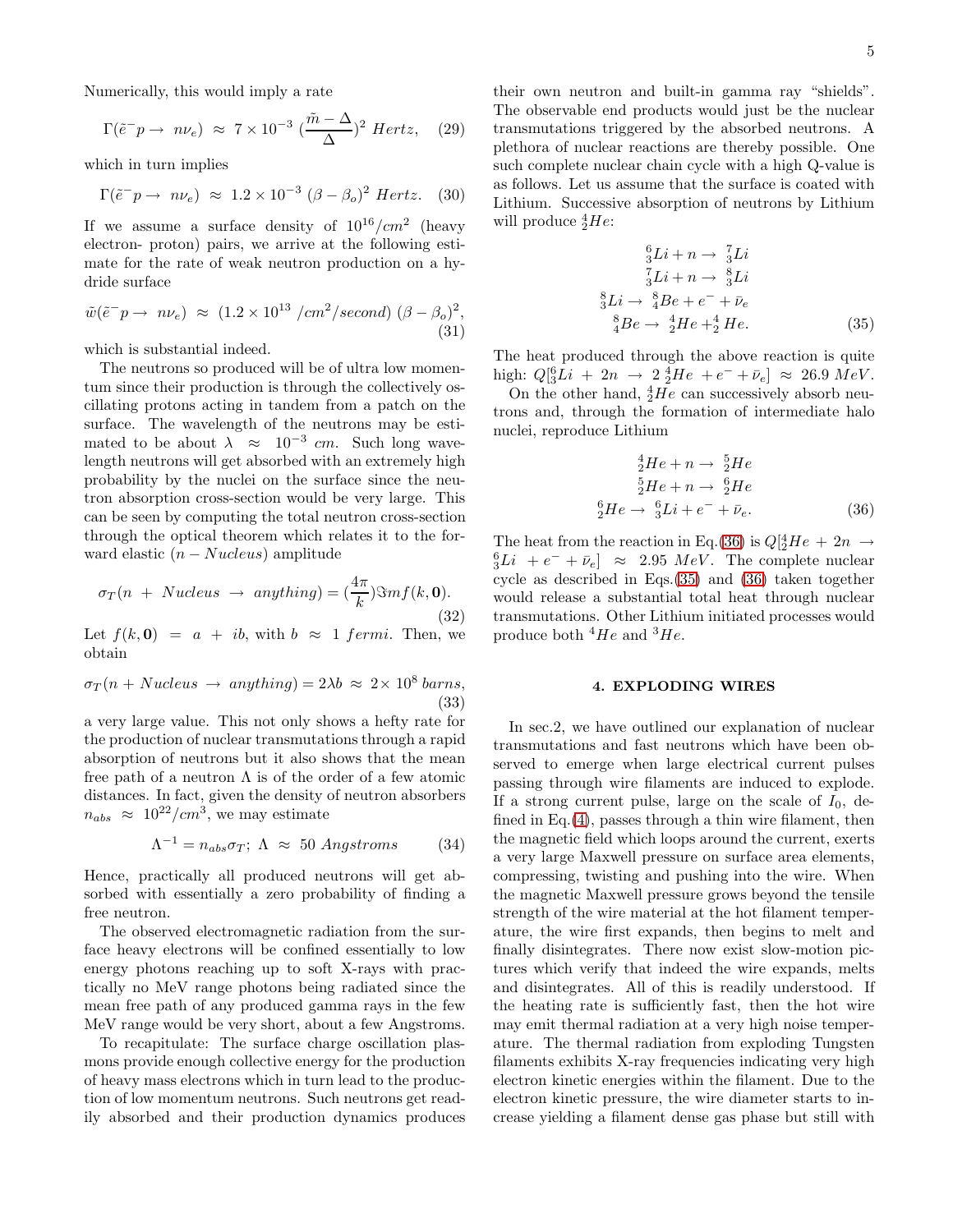some liquid droplets. The final explosive product consists of a hot plasma colloid containing some small dust particles of the original wire material. These products cool off into a gas and some smoke as is usual for explosions.

As discussed in sec.2, we want to understand how LENRs can be initiated in an exploding wire current pulse with a strong current (with its peak value substantially higher than  $I<sub>o</sub>$ ) produced by a capacitor discharge with an initial voltage of only 30  $KeV[28, 29]$  $KeV[28, 29]$  $KeV[28, 29]$  $KeV[28, 29]$ . We also want to understand, by contrast, why when Rutherford had fired a much higher energy 100 KeV but dilute beam of electrons into a Tungsten target he did not observe any nuclear reactions[\[30\]](#page-7-29).

A typical electron in the current with a mean kinetic energy 15 KeV would have an average speed  $(v/c) \approx$ 0.25. On the other hand, even for such low mean speed, the chemical potential given in Eq.[\(11\)](#page-2-0), for  $(I/I_o) \approx 200$ becomes large

$$
\mu \approx (mc^2)(200)(0.25) = 25 \; MeV, \tag{37}
$$

comfortably sufficient for an electron to induce a weak interaction LENR. Overall energy conservation would of course require that only a certain fraction about  $(15 \; KeV/25 MeV) = 6 \times 10^{-4}$  of the total number of electrons in the current would be kinematically allowed to undergo weak interactions.

Let us now briefly discuss why Rutherford with his much higher energy -but dilute- beam of electrons did not observe any nuclear reactions. The reason is rather simple. In the vacuum, there is a mutual Coulomb repulsion between the electrons in the beam which compensates the mutual Amperian current attraction. In the exploding wire filament, on the other hand, the repulsive Coulomb part is screened by the background positive charge but leaves intact the Amperian current attraction thereby allowing the possibility of nuclear reactions.

#### 5. SOLAR CORONA AND FLARES

As stated in sec.2, oppositely directed Amperian currents of electrons and protons loop around the walls of a magnetic flux tube which exits out of one sun spot into the solar corona to enter back into another sun spot. The magnetic flux tube is held up by magnetic buoyancy. We consider here the dynamics of how very energetic particles are produced in the solar corona and how they induce nuclear reactions well beyond the solar photosphere. Our explanation, centered around Faraday's law, produces the notion of a solar accelerator very similar to a betatron[\[31](#page-7-30), [32](#page-7-31)]. A betatron is a step-up transformer whose secondary coil is a toroidal ring of particles circulating around a time-varying Faraday flux tube.

We may view the solar flux tube to act as a step-up transformer which passes some circulating particle kinetic energy from the solar photosphere outward to other

circulating particles in the solar corona. The circulating currents within the photosphere are to be considered as a net current  $I_{\mathcal{P}}$  around a primary coil and the circulating currents high up in the corona as a net current  $I_s$ . If  $K_p$ and  $K_{\mathcal{S}}$  represent the kinetic energies, respectively, in the primary and the secondary coils, the step up transformer power equation reads

$$
|\dot{K}_{\mathcal{P}}| = |V_{\mathcal{P}}I_{\mathcal{P}}| = |V_{\mathcal{S}}I_{\mathcal{S}}| = |\dot{K}_{\mathcal{S}}|,\tag{38}
$$

where  $V_P$  and  $V_S$  represent the voltages across the primary and the secondary coils, respectively. The total kinetic energy transfer reads

$$
\Delta K_{\mathcal{P}} = \int (dt) |V_{\mathcal{P}} I_{\mathcal{P}}| = \int (dt) |V_{\mathcal{S}} I_{\mathcal{S}}| = \Delta K_{\mathcal{S}}.
$$
 (39)

In essence, what the step up transformer mechanism does is to transfer the kinetic energy distributed amongst a very large number of charged particles in the photosphere -via the magnetic flux tube- into a distant much smaller number of charged particles located in the solar corona, so that a small accelerating voltage in the primary coil produces a large accelerating voltage in the secondary coil. The transfer of kinetic energy is collective from a larger group of particles into a smaller group of particles resulting in the kinetic energy per charged particle of the dilute gas in the corona becoming higher than the kinetic energy per particle of the more dense fluid in the photosphere.

We may convert the above into a temperature - kinetic energy relationship by saying that the temperature of the dilute corona will be much higher than the temperature of the more dense fluid photosphere. If and when the kinetic energy of the circulating currents in a part of the floating flux tube becomes sufficiently high, the flux tube would become unstable and explode into a solar flare which may be accompanied by a coronal mass ejection. There is a rapid conversion of the magnetic energy into charged particle kinetic energy. These high energy products from the explosion initiate nuclear as well as elementary particle interactions, some of which have been detected in laboratories on the earth.

Recent NASA and ESA pictures show that the surface of the sun is covered by a carpet-like interwoven mesh of magnetic flux tubes of smaller dimensions. Some of these smaller structures possess enough magnetic energy to lead to LENRs through a continual conversion of their energy into particle kinetic energy. Occurrence of such nuclear processes in a roughly steady state would account for the solar corona remaining much hotter than the photosphere. Needless to say that our picture belies the notion that all nuclear reactions are contained within the core of the sun. On the contrary, it provides strong theoretical support for experimental anomalies[\[33\]](#page-7-32)[\[34\]](#page-7-33) such as short-lived isotopes[\[35\]](#page-7-34)[\[36](#page-7-35)][\[37\]](#page-7-36) that have been observed in the spectra of stars having unusually high average magnetic fields.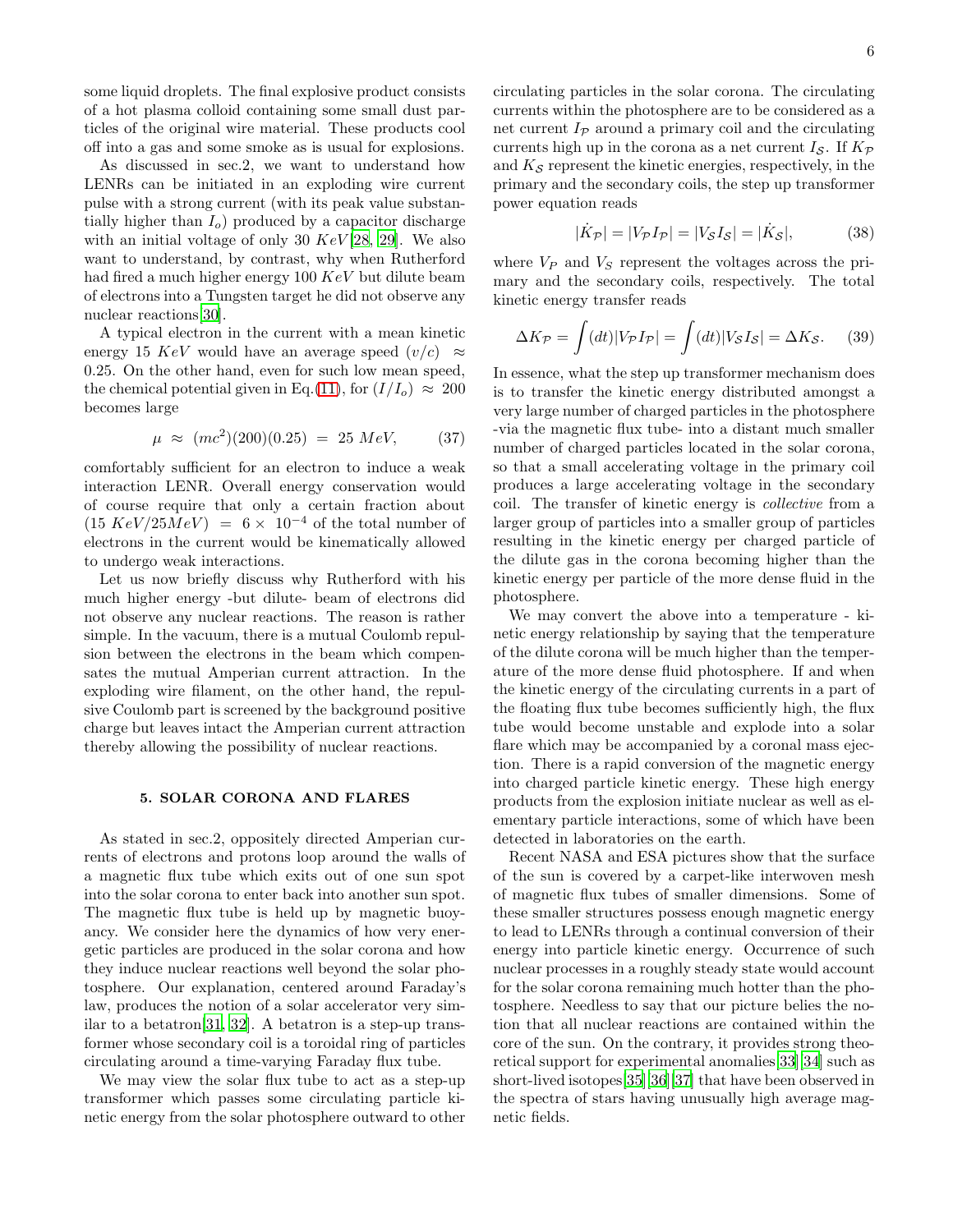For the transformer mechanism to be fully operational in the corona, the coronal electrical conductivity must not be too large. Useful experimental bounds on an upper limit to this conductivity may be obtained through its effect on measurements of gravitational bending of light near the sun as it traverses the solar corona. Successful measurements of the gravitational bending of electromagnetic waves with frequencies in the visible and all the way down to the high end of the radio spectrum are legion. These experiments provide a direct proof that any coronal conductivity disturbance on the expected gravitational bending of electromagnetic waves for frequencies down to 12.5 GigaHertz must be negligible. Error estimates from even lower frequency radio wave probes used for gravitational bending[\[38](#page-7-37)] [\[39\]](#page-7-38) put the coronal conductivity in the megahertz range. For comparison, we note that the typical conductivity of a good metal would be more than ten orders of magnitude higher[\[40\]](#page-7-39). The corona is close to being an insulator and eons away from being a metal and their is no impedimenta toward sustaining electrical fields within it[\[41](#page-7-40), [42](#page-7-41), [43](#page-7-42)]. Thus, our proposed transformer mechanism and its subsequent predictions for the corona remain intact.

The spectacular solar flare, which occurred on July 14, 2000 and the measurement of the excess muon flux associated with this flare by the CERN L3+C group[\[23\]](#page-7-22) offered a unique opportunity to infer that protons of energies in excess of 40 GeV were produced in the solar corona. Likewise, the BAKSAN underground muon measurements[\[44](#page-7-43)] provided evidence for protons of energies in excess of 500 GeV in the solar flare of September 29, 1989. The very existence of primary protons in this high energy range provides strong evidence for the numbers provided in Eq.[\(21\)](#page-3-1). Hence, for large solar flares in the corona, electrons and protons must have been accelerated well beyond anything contemplated by the standard solar model. This in turn provides the most compelling evidence for the presence of large scale electric fields and the transformer or betatron mechanism since we do not know of any other process that could accelerate charged particles to beyond even a few GeV let alone hundreds of GeVs.

#### 6. SUMMARY AND CONCLUDING REMARKS

We may summarize by saying that three seemingly diverse physical phenomena viz., metallic hydride cells, exploding wires and the solar corona do have a unifying theme. Under appropriate conditions which we have now well delineated, in all these processes electromagnetic energy gets collectively harnessed to provide enough kinetic energy to a certain fraction of the electrons to combine with protons (or any other ions present) and produce neutrons through weak interactions. The produced neutrons then combine with other nuclei to induce low energy nuclear reactions and transmutations. Lest it escape notice let us remind the reader that all three interactions of the standard model (electromagnetic, weak and nuclear) are essential for an understanding of these phenomena. Collective effects, but no new physics for the acceleration of electrons beyond the Standard Model needs to be invoked. However, we have seen that certain paradigm shifts are necessary. On the surface of a metallic hydride cell with surface plasmon polariton modes, protons collectively oscillate along with the electrons. Hence, the Born-Oppenheimer approximation (which assumes that the proton is rigidly fixed) breaks down and should not be employed. Similarly, in the solar corona, the electronic density and the electrical conductivity are sufficiently low. Hence there is not much charge screening of the electric fields involved. Strong electric fields generated by time-dependent magnetic fields through Farday's laws are sustained in the corona and the betatron (or transformer) mechanism remains functional. Were it not so, electrons and protons could not have been accelerated to hundreds of GeV's and there would have been no production of high energy muons, certainly not copious enough to have reached Earth in sufficient numbers to have been observed by the L3+C collaboration at LEP[\[23\]](#page-7-22) or by the BAKSAN underground laboratory[\[44\]](#page-7-43). We are unaware of any other alternative scheme for obtaining this result. The betatron mechanism also naturally explains a variety of observed experimental results such as unexpected nuclear transmutations and high energy cosmic rays from the exterior of the sun or any other astronomical object endowed with strong enough magnetic activity such as active galactic nuclei.

The analysis presented in this paper leads us to conclude that realistic possibilities exist for designing LENR devices capable of producing "green energy", that is production of excess heat at low cost without lethal nuclear waste, dangerous gamma rays or unwanted neutrons. The necessary tools and the essential theoretical know-how to manufacture such devices appear to be well within the reach of presently available technology. Vigorous efforts must now be made to develop such devices whose functionality requires all three interactions of the Standard Model acting in concert.

#### ACKNOWLEDGEMENTS

Over the past few years, various phases of this work have been presented by us in seminars and lectures at the Universities of Milan, Perugia, Rome I & III; Olivetti Research Center in Milan; INFN Italian National Laboratory at Frascati; Inter University Accelerator Center in New Delhi, India and various US government departments and agencies in Washington DC USA. We take this opportunity to thank our colleagues for inviting us to their institutions and for many interesting and useful